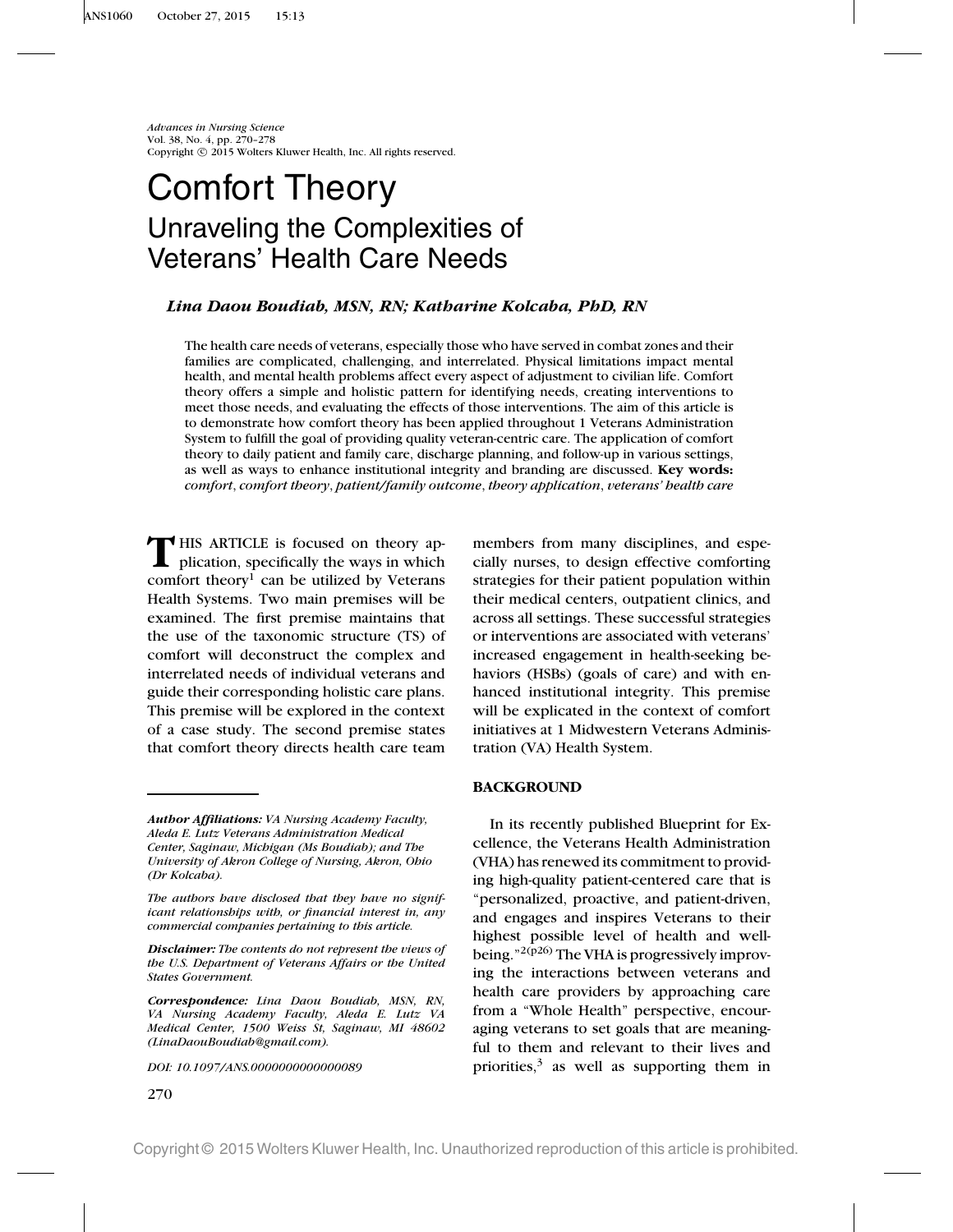achieving measurable outcomes. $<sup>2</sup>$  The nurs-</sup> ing service at a Midwestern VA system aspired to implement a professional practice model that would reinforce and augment a holistic approach to health care. Comfort theory proved to be the perfect fit and is congruent with many of the 10 strategies that the Blueprint for Excellence outlines to achieve optimum health and well-being for our veterans.

#### **REVIEW OF LITERATURE**

Comfort theory was a good fit particularly because it encompassed comfort for the entire cadre of patients, families, health care workers, and administrators. Comfort theory evolved from Kolcaba's early concept analysis and TS of comfort as a desirable outcome of nursing care as determined by the patient. $4$  She demonstrated that patient comfort could be measured through patient questionnaires<sup>5-8</sup> and later verbal rating scales  $(VRS)$ ,  $^{9,10}$  and that these measurements were sensitive enough to show a significant increase in comfort over time, given an effective intervention.5-9,11 Moreover, patient comfort was found to be predictive of which patients achieved their selected goals related to health.<sup>11</sup> From the outset of her work, Kolcaba conceptualized comfort as being patient-centered and a desirable outcome, supporting VHA's enduring principles. Later, her work evolved to include nurse comfort,  $12,13$  family comfort,  $14$  and employee comfort, including nonmedical personnel.<sup>12</sup>

# **CREATION OF THE TAXONOMIC STRUCTURE OF COMFORT**

The TS was essential in the creation of comfort theory because it represented the entire content of patient comfort and, by extension, could pinpoint any unmet comfort needs. $2,4$  (This is congruent with the Strategy 1 in the Blueprint: "Operate a health care network that anticipates and meets the unique needs of enrolled Veterans, in general, and

the service disabled and most vulnerable Veterans, in particular."<sup>2(p10)</sup>) Since comfort is a complex concept, there were many meanings in contemporary texts available at the time. Therefore, it was useful to diagram relevant types of comfort and juxtapose those types with contexts of human experience. The diagram of comfort delineated 3 types of comfort when needs are addressed: relief, ease, and transcendence. $1,4$  Moreover, the archaic meaning of comfort was *to strengthen greatly*, which was appropriated for comfort theory as a rationale for why patient comfort is significant beyond its altruistic purpose. $1$ Finally, the essence of holism was explored, and 4 contexts of human experience were found, which are simultaneous and interrelated: physical, psychospiritual, sociocultural, and environmental. (This emphasis on the human experience is congruent with Strategy 2 of VHA's Blueprint for Excellence: "Deliver high quality, Veteran-centered care that compares favorably to the best of private sector in measured outcomes, value, efficiency, and patient experience."<sup>2(p12)</sup>) The TS is created when these 4 contexts of experience are juxtaposed with the 3 meanings of comfort. The TS of comfort was designed to operationalize comfort as a patient-centered outcome. The definitions of each type of comfort (relief, ease, and transcendence) and each context of experience (physical, psychospiritual, sociocultural, and environmental) are included in Figure1. $15$  The TS has required only slight modifications since publication in  $1992.<sup>4</sup>$ 

The TS of comfort serves several functions that facilitate the nursing process and effectiveness research. First, the TS is a roadmap for the identification of patients' and/or complex families' comfort needs. Second, it guides the design of interventions to address those needs that are unmet and are often chronic and interrelated. Third, it provides methods for evaluation of interventions to discover best practices and policies. Fourth, it is a guide for the creation of Comfort Questionnaires or modification of existing comfort questionnaires for specific research questions and target populations.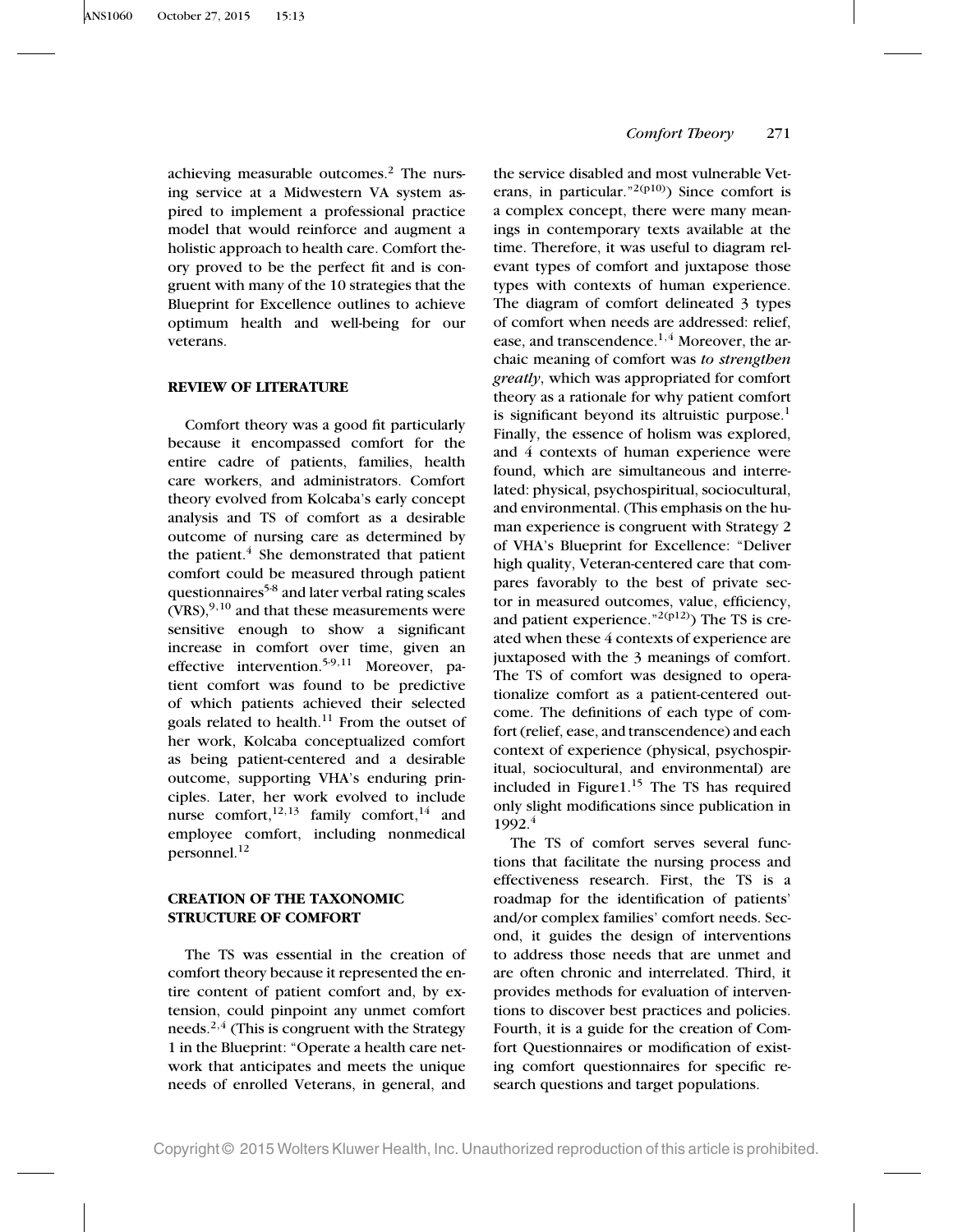|                      | <b>RELIEF</b>                    | EASE | TRANSCENDENCE |
|----------------------|----------------------------------|------|---------------|
| <b>PHYSICAL</b>      | pain<br>insomnia, nightmares     |      |               |
| PSYCHOSPIRITUAL      | anxiety                          |      |               |
| <b>ENVIRONMENTAL</b> | sudden noises<br>chaos           |      |               |
| SOCIOCULTURAL        | family obligations<br>employment |      |               |

Type of comfort:

Relief - the state of having a specific comfort need met.

Ease - the state of calm or contentment.

Transcendence - the state in which one can rise above problems or pain.

Context in which comfort occurs:

Physical - pertaining to bodily sensations and homeostatic mechanisms.

Psychospiritual - pertaining to internal awareness of self, including esteem, concept, sexuality, meaning in one's life, and one's relationship to a higher order or being.

Environmental - pertaining to the external background of human experience (temperature, light, sound, odor, color, furniture, landscape, etc.)

Sociocultural – pertaining to interpersonal, family, and societal relationships (finances, teaching, health care personnel, etc.) Also to family traditions, rituals, and religious practices.

Adapted from Kolcaba, K. & Fisher, E. A holistic perspective on comfort care as an advance directive. Crit Care Nurs 0.18(4):66 -76, 1996.

Figure 1. Taxonomic structure of comfort. Adapted with permission from Kolcaba and Fisher.<sup>15</sup>

#### **Technical definition of comfort**

The technical and holistic definition of comfort, derived from the TS, is "the immediate experience of being strengthened by having three types of comfort needs addressed in four contexts of experience."<sup>1(p251)</sup> The 4 contexts of experience provide the primary pattern for individual and holistic care as demonstrated later in this article. Total comfort theoretically is attained when all comfort needs represented by the TS are met, but the more likely outcome achieved in stressful health care situations is an enhanced comfort level above a baseline measure.

#### **OVERVIEW OF COMFORT THEORY**

Comfort theory utilizes the TS and the technical definition of holistic comfort and places this concept of comfort into relationships with 6 other health-related concepts. The mid-range theory derived from these relationships is notable for its simplicity and for facilitating intuitive care planning, projects,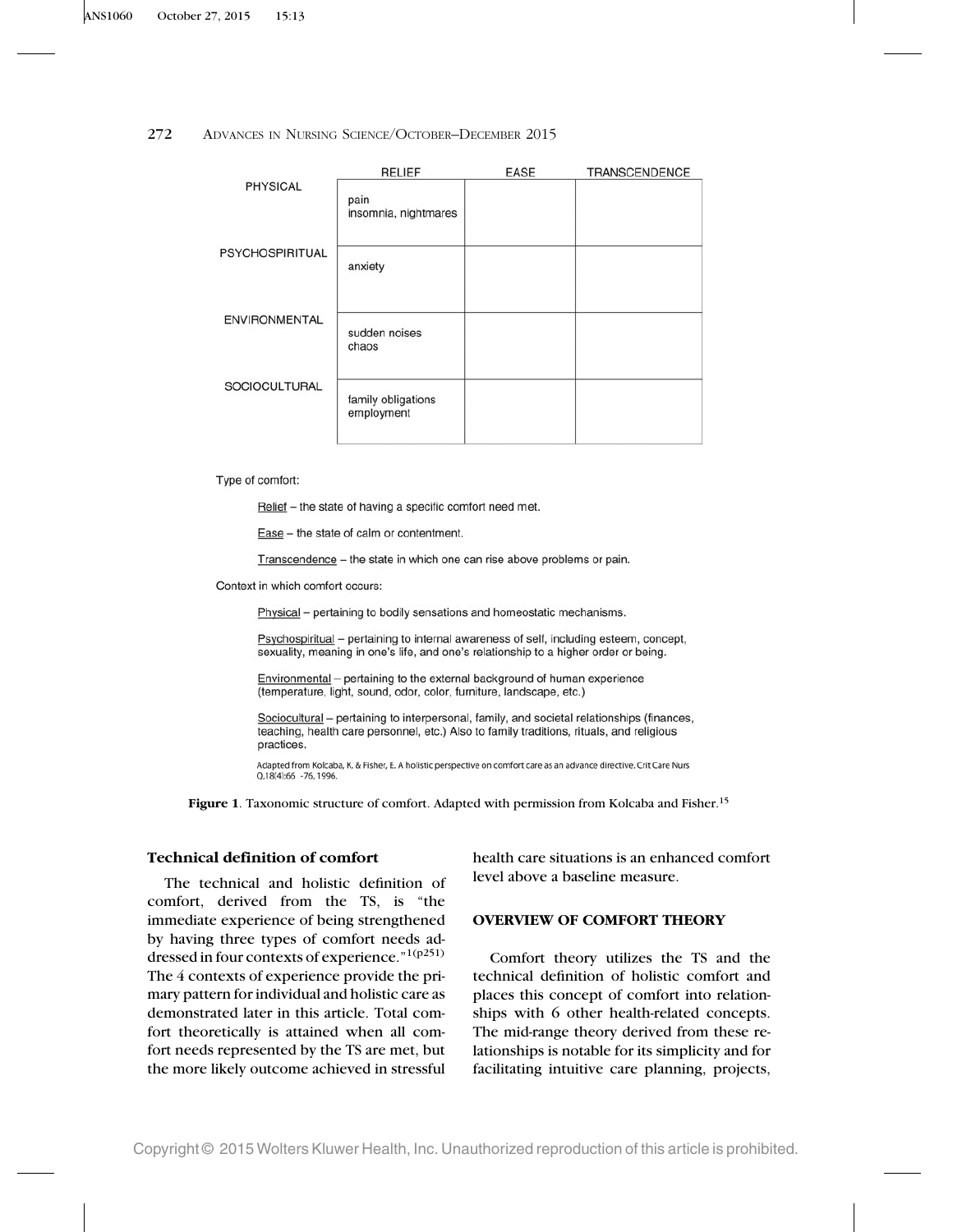

**Figure 2**. Theory-based empirical research (use this model to design comfort studies). Reprinted with permission from Kolcaba (2007).16

research, and dissemination. The conceptual framework of comfort theory is depicted in Figure  $2^{16}$  and then stated as propositions.

# **Propositions of comfort theory1**

- 1. The health care team uses the TS of comfort to identify patients' and/or families' comfort needs that have not been met by existing support systems.
- 2. The health care team designs interventions to address those needs.
- 3. Intervening variables are those factors that providers cannot easily change, such as extent of social support, financial resources, and extent of traumatic experiences and related injuries. These factors are taken into account in designing the interventions and determining if those interventions have probability for success.
- 4. If the intervention is effective and delivered in a caring manner, the immediate outcome of enhanced comfort is attained, and the intervention can be called a comfort measure. *Comfort Care* entails all of these components. We can compare baseline and postintervention comfort levels by asking clients to rate their comfort from 0 to 10, with 10 being the highest level of comfort, as it has been done successfully in previous studies.6
- 5. Patients and their families and the health care team agree upon desirable and realistic goals called HSBs.
- 6. If enhanced comfort is achieved, patients are strengthened to engage in HSBs, which further enhances comfort.
- 7. When patients and their families engage in HSBs as the result of being strengthened by comfort care, nurses and patients are more satisfied with health care and demonstrate better health-related (goal-specific) outcomes. (Congruent With Strategy 4: "Grow an organizational culture, rooted in VA's core values and mission, that prioritizes the Veteran first; engaging and inspiring employees to their highest possible level of performance and conduct." $^{2p20}$ )
- 8. A satisfying working environment produces better patient and institutional outcomes. (Congruent With Strategy 6 of the Blueprint for Excellence: "Advance health care that is personalized, proactive, and patient-driven, and engages and inspires Veterans to their highest possible level of health and well-being." $^{2p26}$ ) When patients and families are satisfied with health care in a specific institution, public acknowledgment about the institution's dedication to health will contribute to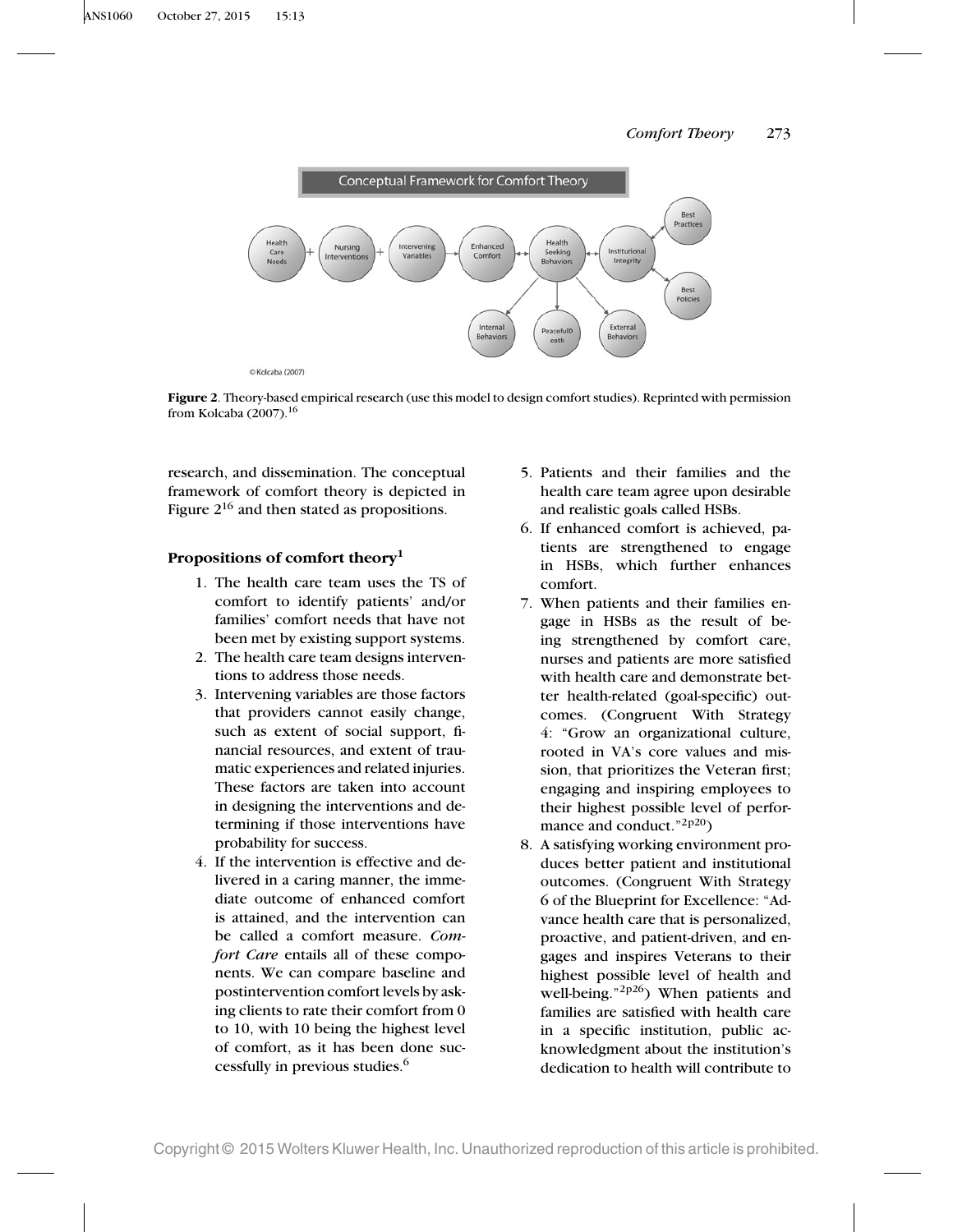its remaining viable and flourishing Institutional Integrity.

# **INTRODUCTION OF COMFORT THEORY TO OUR MIDWEST VHA SYSTEM**

After a careful search, the nursing service selected comfort theory as a framework for nursing practice. Dr Kolcaba was invited to present her theory to nursing leadership, including unit and quality managers, supervisors, and educators. She explained how the theory could be helpful in their environments of care and solicited suggestions from the audience about site-specific comfort applications. Kolcaba used illustrative case studies and anecdotal data to bring comfort theory to life in a nonthreatening way. An example of such a case study follows.

## **Case study**

This case study is a fictional composite of a typical veteran's health care needs and illustrates how to use the TS pattern to focus care. Jake is a 32-year-old army veteran who was honorably discharged a few months ago after his second deployment to Iraq. While in Iraq, he sustained injuries due to an improvised explosive device, which also resulted in the death of 2 of his comrades. Jake underwent an above-knee amputation of the right leg and is now at a VA facility for physical therapy and rehabilitation. The facility is about 40 minutes away from his home, where his wife of 10 years, Lauren, and his 6-year-old daughter, Jessica, reside. Lauren visits Jake daily, but has to go back to work in a week.

Jake has been experiencing phantom pain and itching. He is being fitted for a prosthesis, but he shows no interest or enthusiasm about the prospect of "standing up on his own two feet again," as his wife puts it. He has been withdrawn and short-tempered and seems tired or depressed throughout the day. He has been having nightmares that make it harder for him to rest and get a good night's sleep. Medications to help with pain, anxiety, and insomnia have also been making him irritable and sleepy during the day. His projected discharge date is in 3 weeks, with home-based primary care and outpatient follow-up visits to be scheduled.

## **Care planning**

Assessment of Jake's comfort needs follows the pattern outlined in the 4 contexts of comfort needs:

- *Physical comfort needs*: Phantom pain, itching, motor relearning, balance relearning, wound/stump care, adjustment to prosthesis, insomnia/nightmares, possible side effects of medications.
- *Psychospiritual comfort needs:* Spiritual distress, threat to self-image, anxiety about going home and uncertain future, posttraumatic stress disorder (PTSD) manifested as nightmares, irritability, depression.
- *Sociocultural comfort needs:* Threat to role as breadwinner, adjustment to employment demands and fit with possible job opportunities, threats to marriage and parenthood, financial strains from unemployment.
- *Environmental comfort needs:* Home adaptation for wheelchair access and/or crutches, transportation to VA facility, being alone during the day.

All of these needs are interrelated and complex, and they are not yet prioritized. The TS enables care providers to deconstruct Jake's entire picture using this systematic and individualized pattern (physical, psychospiritual, sociocultural, and environmental). Most of Jake's needs, when they are not yet resolved, are examples of the type of comfort called Relief. Jake needs *relief* from these discomforts. When a comfort need is relieved, the patient is in *ease* relative to that need, and the plan of care is to keep that need managed so that it does not slide back into a need for relief when small amounts of stress or mishap occur. Finally, there is Jake's need for Transcendence. Some of his identified needs may never be totally resolved, and the job of the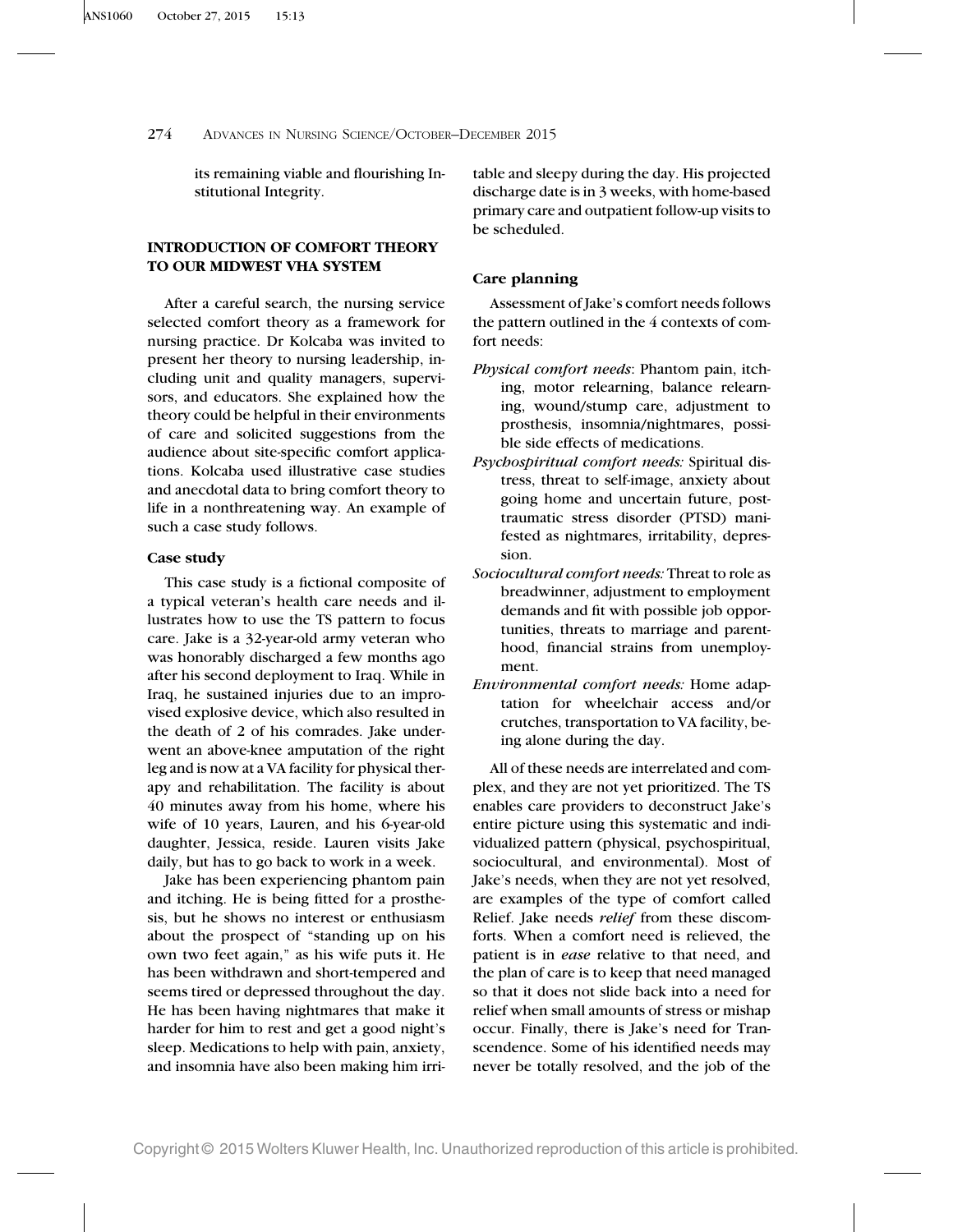health care team and family is to help Jake "rise above" those persistent comfort needs. Transcendence is important for motivation and inspiration to achieve a new and stable normal relative to any particular need or set of needs. Transcendence is the type of comfort that signals to Jake and the health care team to "never give up" on meeting his many needs for comfort.

Because all of the cells of the TS are part of the whole gestalt of comfort, they are interrelated, and some contribute more to total comfort than others. For example, relief of pain at the surgical site might be of primary concern in the earlier stages of healing. This is a high priority and is addressed vigorously until Jake's pain levels become tolerable. Then anxiety and/or PTSD symptoms might come to the forefront as a major contributor to pain, irritability, and depression. Psychotherapy, complementary therapies, and medications are prescribed to address insomnia and anxiety, in the hopes that these interventions will also decrease his other symptoms. The comfort that is achieved is related theoretically to subsequent HSBs, such as decreased depression, ambulation goals, job attainment, and peaceful sleep. These goals are measureable, and data can show relationships between enhanced comfort from the interventions and achievement of specific goals. Goals or HSBs are established by collaborating with Jake and his wife to define their priorities and help them achieve their most important goals first. Such a care plan has empirical variables at every step so that a database can be established to create evidence for best practices.

This approach follows the New Pain Management Guidelines to include Integrative/ Complementary Care $17$  when treating persistent pain. These guidelines urge that nonpharmacologic approaches (eg, acupuncture, chiropractic, massage, relaxation) be offered equally along with opioids and other pharmaceuticals, the latter being presented with new warning signs. The TS provides a holistic guide to enhancing comfort because complementary therapies target many of the cells in the TS simultaneously and needs are interrelated. Thus, they deliver more overall comfort than anticipated because the whole is greater than the sum of its parts. Using this method of systematically targeting cells in the TS, a holistic and comprehensive care plan for acute and/or rehabilitative care can be developed. Similarly, comfort theory provides theoretical support to palliative care, where nurses intuitively administer holistic interventions to enhance comfort.<sup>18</sup> Using the grid enhances the interventions by targeting all comfort needs within the TS. In addition, they would be able to measure comfort outcomes and relate them to subsequent goals, such as a peaceful death.<sup>18</sup>

## **Systemwide implementation**

Following the theorist's initial visit, the theory was introduced facility-wide to nurses across all settings and geographical areas through scheduled training sessions that introduced the theory and provided real practice examples. Dr Kolcaba returned a few months later to meet with staff at their points of care to discuss theory applications in their practice settings. Nurses described what they were currently doing to promote veterans' and each other's comfort so that comfort interventions could be provided more intentionally and mindfully.

Comfort theory was subsequently included in new employee orientation, as well as presented to nursing students who completed their clinical rotation at the facility. Nursing staff was encouraged to think about future projects to enhance their patients' and their own comfort, as well as to determine how their current projects impacted patient or staff comfort. Grant applications for comfort projects were submitted and awarded, and data are being collected. Nurses in outpatient clinics were able to complete a project that enhanced patient's environmental comfort by making examination rooms look livelier and more inviting. Moreover, funding for healing touch training, a complementary energy modality, was secured to promote patients' physical and psychospiritual comfort. Healing Touch was initially provided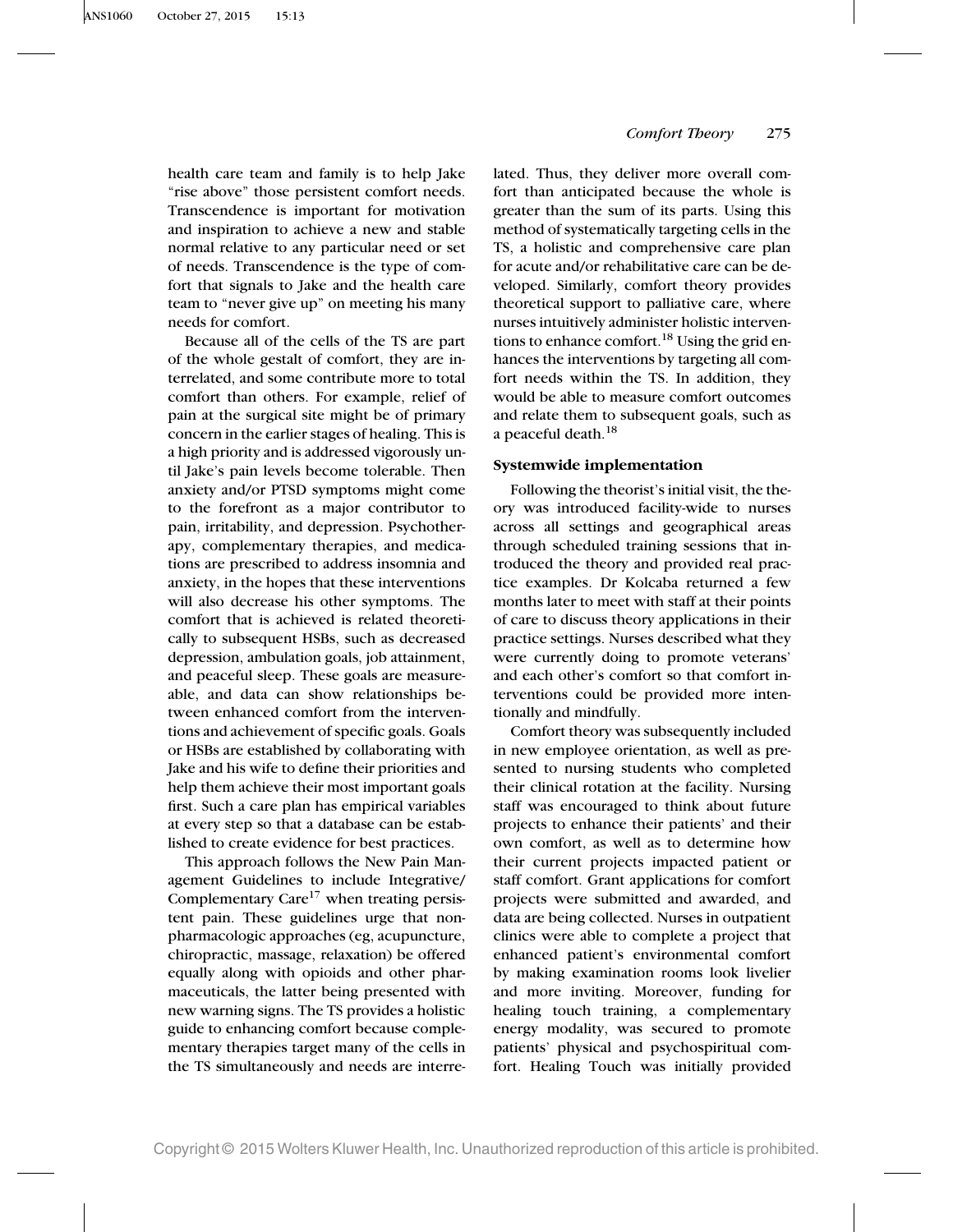to inpatient veterans on an individual basis, following a referral from their health care provider or nurse. Currently, it is also offered to all palliative care patients as one of the nursing interventions to promote comfort.

A Comfort Center was established to address patients' chronic pain and other comfort needs in a holistic manner. The dimensions of comfort were discussed with patients, with emphasis on the fact that this is a *comfort* center, not a *pain* center. Patients' overall comfort scores were rated on a 0 to 10 scale, as well as their pain and anxiety levels, and these scores were incorporated in the progress note template used for documentation in patients' electronic health records. Other *comfort therapies* were subsequently introduced, such as auricular acupuncture, aromatherapy, and M-technique, a structured touch therapy that was designed to promote comfort and relaxation. Veterans were also introduced to mindfulness techniques that provided them with tools to enhance their psychospiritual comfort and overall well-being.

Recently, clinics for Comfort Therapies were established that offer a different holistic therapy each day of the week in a group setting by trained nurses, physical therapy staff, recreational therapists, and social workers. The clinics offer Tai Chi, healing touch, auricular acupuncture, aromatherapy, M-technique, mindfulness, and relaxation. Veterans' overall comfort, pain, and anxiety levels were measured on a 0 to 10 scale and entered in each patient's electronic health records. The electronic progress notes were built to allow for tracking of each patient's outcomes as well as comparing multiple patients' outcomes following comfort interventions. Most patients were found to experience increased comfort and a decrease in pain and anxiety of at least 1 point postintervention. Few patients who did not experience a decrease in pain intensity have expressed a change in the quality of pain (pain became dull instead of sharp) or a deeper sense of calm and relaxation, which is reflected in their increased comfort scores, providing evidence for the holistic nature of comfort. Almost all patients report increased relaxation, and most report increased satisfaction with the options and modalities offered. As the initiatives described above mature, and more data are compiled, formal research and data analysis will be conducted to determine empirical effectiveness of particular interventions in enhancing patient comfort.

Similarly, staff comfort has been emphasized throughout the training, as well as through a comfort open house during Nurses' Week, where nurses were treated to a variety of comfort therapies in a relaxing environment. The event was well received, and feedback was extremely positive that the Comfort Open House became a fixture during Nurses' Week. Comfort therapies were also extended to all staff members with *Comfort Booths* at almost every health fair and event at the facility. Weekly "Comfort for the Staff" sessions offer auricular acupuncture to enhance staff comfort, with positive feedback and attendance from the staff. Monthly comfort sessions are being pilot-tested on one unit and recently expanded to another. The sessions offer techniques and interventions to promote staff physical and psychospiritual comfort, as well as foster a healing work environment and supportive relationships.

# **ENHANCING INTEGRATION OF COMFORT THEORY**

Because of the broad geographic territories that many VA systems cover and the variety of roles assumed by nurses and other providers, excellent communication and support are essential for integrating any new framework. Therefore, the concepts from comfort theory should be integrated fully into electronic patient records to provide a picture of a unique patient's situation. To enhance the culture of health care systems, comfort theory can be introduced to interviewees, made a part of mentorship programs, and included in performance reviews.11

Similarly, feasible ideas for enhancing the comfort of populations of patients can be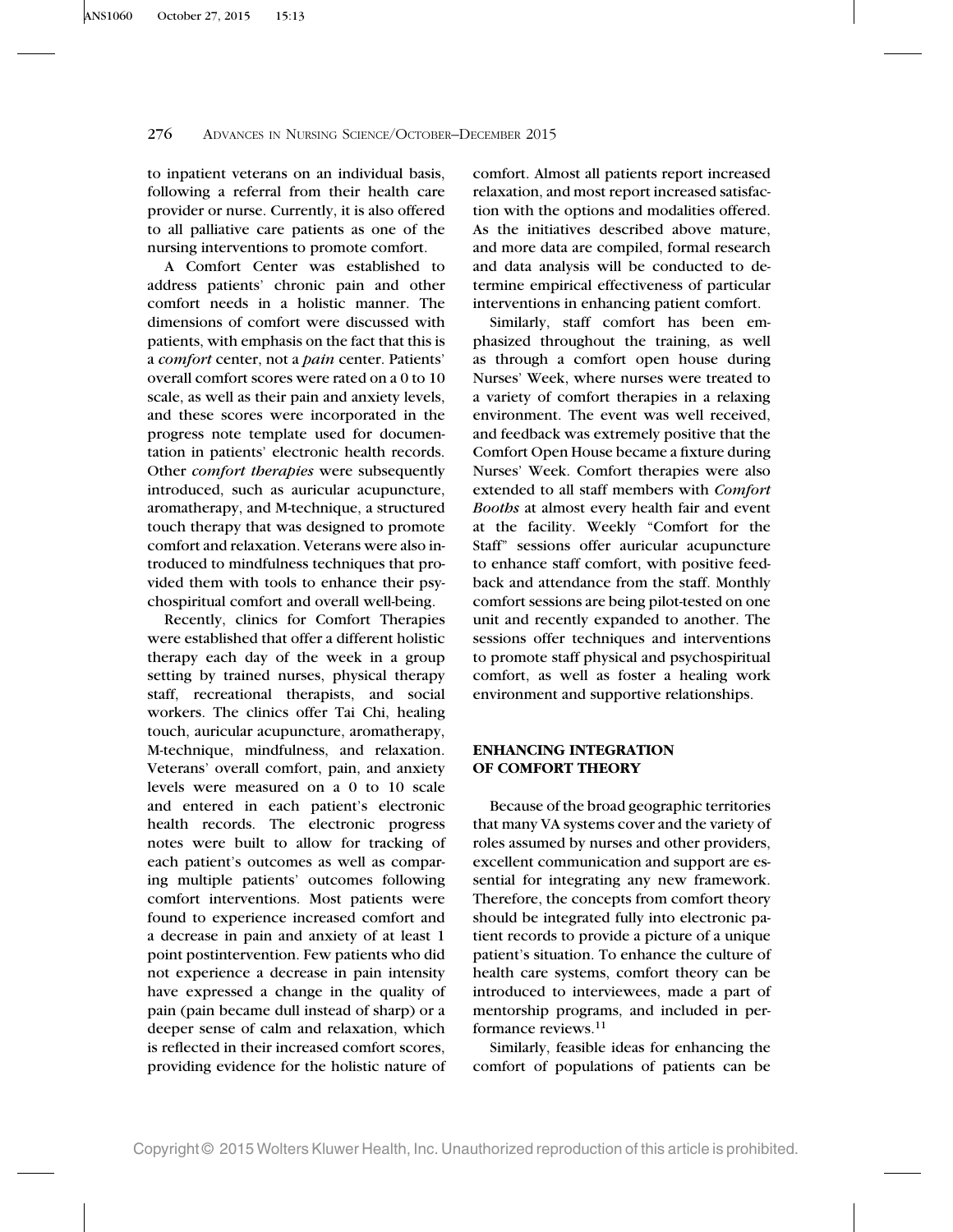piloted. Successful comfort projects can be 1 criterion for advancement. Attending to comfort among staff members can be a priority, promoting a *Comfort Zone* where team members encourage and support their colleagues based on the known comfort needs of their coworkers.

Nurses recognize the importance of accurate and timely methods for change of shift in acute care settings. One way to accomplish this is through the use of Comfort Rounds. Using the basic pattern provided by the 4 contexts of experience, forms are created with the 4 contexts of experience listed: *Physical* (issues related to medical diagnoses and activities of daily living); *Psychospiritual* (symptoms of PTSD, spirituality or meaning, selfconfidence); *Sociocultural* (extent of family and financial support); and *Environmental* (assessment of modifications needed at home prior to discharge). As staff visits each patient's room, patients and family members can be asked about comfort needs in all 4 contexts. Any comfort needs that haven't been relieved are readdressed by the oncoming shift, perhaps with changes in care planning and further evaluation.

Branding a health care system with symbols of the guiding principles often brings clarity about what to expect from providers and consumers. When integrating comfort theory into a system, Kolcaba suggested that staff create a logo that represents one of the facility's unique features, such as its geographical location. The inspiration for our logo came from a nearby lighthouse, which represents light and guidance to comfort and safety to everyone around. The VA's core values were incorporated into that basic design. These values were derived from the institution's mission statement, its philosophy of care, its chosen professional practice model (comfort theory), and its method of care delivery (patient centered). These sources for core values were examined for congruency and impact. Posters may be designed for prominent patient care areas in which the core values are restated. During Nurses' Week, posters consisting of personal statements

from nurses about how they, within their job description, routinely enhanced the comfort of patients or family members graced the walls of the celebration venue. We liked the idea from one institution, which also included photographs of employees along with their statements.<sup>12</sup>

# **APPLICATION OF COMFORT THEORY FOR RESEARCH OR GROUP INTERVENTIONS**

For group interventions, tracking outcomes is especially desirable because of the larger population of veterans participating in the same group work at any one time. Often goals for such group work are established for all participants, so the extent to which those goals are met is important to determine. In such groups, a formal study can be conducted using the General Comfort Questionnaire as a guide along with VRS. In 2003, the complete instrument was registered as a multidisciplinary outcome indicator by the National Quality Measures Clearinghouse.19 The actual instrument and instructions for modification for specific patient populations or problems are available in print<sup>1</sup> and online.<sup>16</sup> If desired, a 10-point VRS can also be utilized along with the comfort questionnaire to establish further reliability and concurrent validity between the 2 comfort instruments.<sup>9,11</sup> Likewise, these scores can be correlated with patient satisfaction scores at the end of that time frame, as an indicator of Institutional Integrity. Also, providers can compare comfort scores across different interventions or combination of interventions, using a control group receiving "traditional care" only to determine relative effectiveness.

## **CONCLUSION**

As a patient outcome, comfort is a *valueadded indicator* because it represents what patients and families want and need during their health care experiences. Comfort is